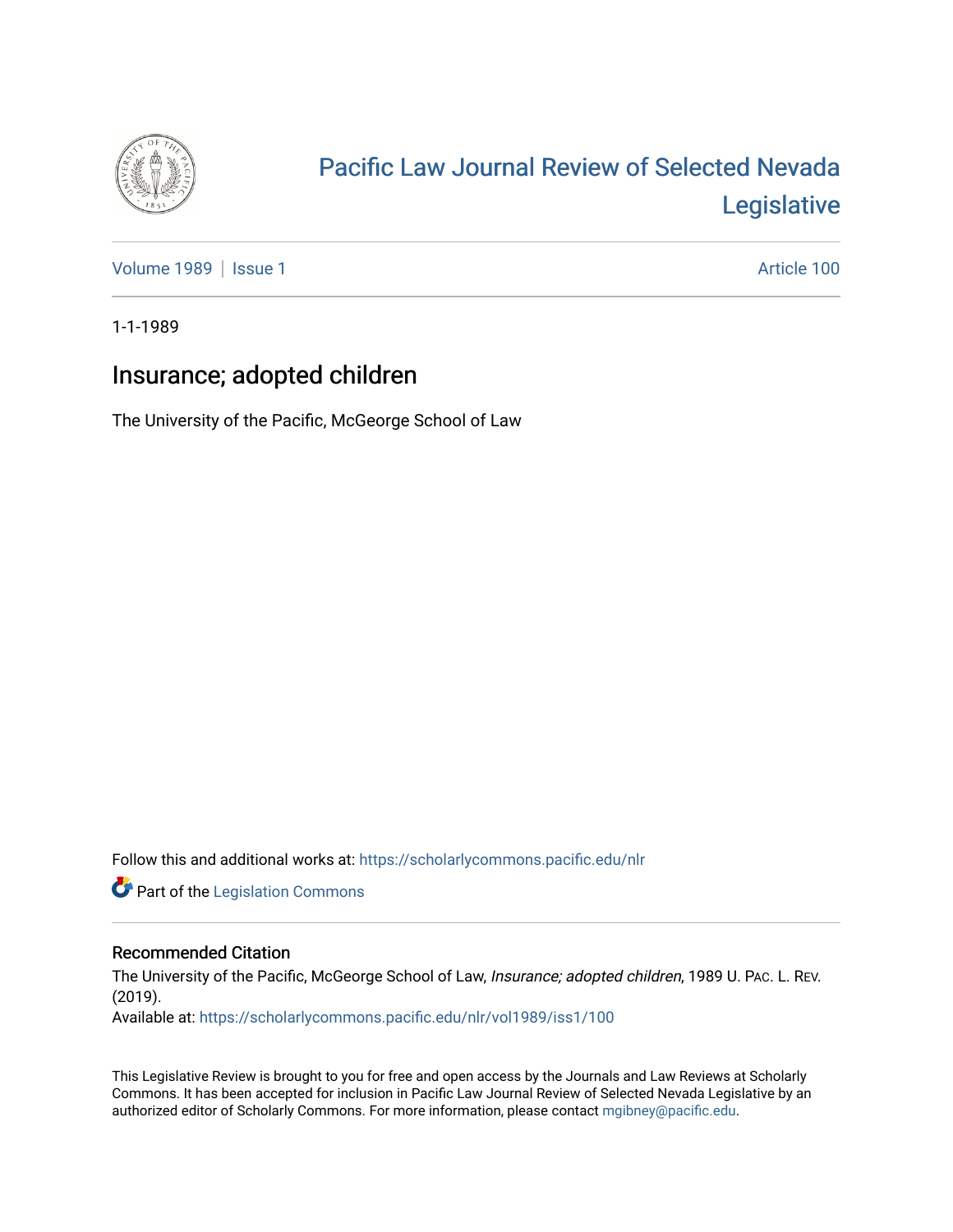### **Insurance**

#### **Insurance; adopted children**

NEv. REv. STAT. §§ 689A.030, 689A.043, 689B.033, 695B.193, 695C.l73, 695D.210 (amended). AB 457 (Wisdom); 1989 STAT. Ch. 359

Under existing law, a health insurance policy may jointly insure eligible family members including the husband, wife, and dependent children.<sup>1</sup> Chapter 359 prohibits discrimination against adopted children in insurance policies by including them as eligible family members.2

Under existing law family health insurance plans that provide benefits for newly born children must make the benefits payable as of the moment of birth.<sup>3</sup> Existing law also requires that newly born children be covered for the cost of injury and sickness, including

*Review of Selected Nevada Legislation* 141

<sup>1.</sup> *See* NEv. REv. STAT. § 689A.030 3 (1987) (amended by 1989 Nev. Stat. ch. 359, sec. 1, at 738). Generally a policy must insure only one person.  $Id$ . However, an adult member of a family, as policyholder, may apply for a policy insuring two or more eligible family members. *!d.* Eligible members include all persons dependent on the policyholder and any children under a specified age not exceeding 19 years. Id. Any other dependent of the policyholder is also an eligible member. */d. See also id.* § 689A.045 (1987) (provides for termination of coverage of a child reaching a specified age unless the child remains dependent) . .The family may be insured from the policy's inception or by subsequent amendment. *ld.* § 689A.030 3 (1987) (amended by 1989 Nev. Stat. ch. 359, sec. I, at 738). Dependent children are insured under such a policy as of the time of their birth. *Id.* 

<sup>2. 1989</sup> Nev. Stat. ch. 359, sec. I, at 738 (amending NEV. REv. STAT. § 689A.030). Adopted children are insured under these policies as of the time of adoption or placement for adoption. *!d. See generally* NEv. REv. STAT. §§ 127.220-.310 (1987) (describes and governs the procedure for placing a child for adoption).

<sup>3.</sup> *See* NEv. REv. STAT. § 689A.043 (1987) (amended by 1989 Nev. Stat. ch. 359, sec. 2, at 739) (individual health insurance policies paying on an expense-incurred basis). *See also id.* § 689B.033 (1987) (amended by 1989 Nev. Stat. ch. 359, sec. 3, at 740) (group health insurance policies or employee welfare plans paying on an expense-incurred basis), § 695B.I93 (1987) (amended by 1989 Nev. Stat. ch. 359, sec. 4, at 741) (individual and group indemnitytype contracts issued by a nonprofit corporation), § 695C.I73 (1987) (amended by 1989 Nev. Stat. ch. 359, sec. 5, at 741) (individual and group plans under a Health Maintenance Organization), § 695D.210 (1987) (amended by 1989 Nev. Stat. ch. 359, sec. 6, at  $\qquad$ ) (all dental policies).